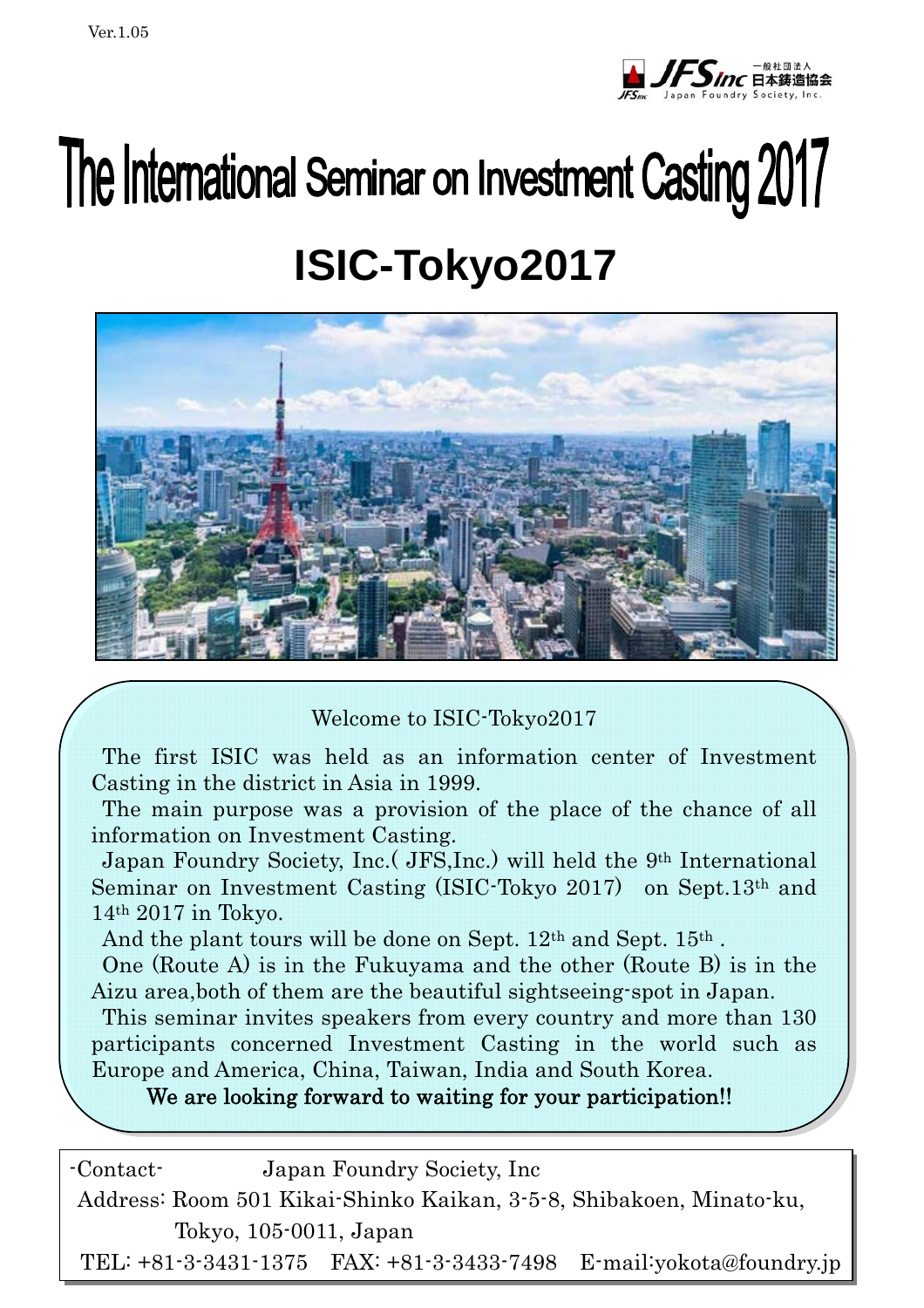Ver.1.05

1. Date:  $13<sup>th</sup> \cdot 14<sup>th</sup>$  Sept. 2017 [Official seminar] Presentations: Marcket Review and Technical Lctures 12thand15 th Sept.2017 Plant tour: Fukuyama(Route A) and Aizu area(Route B) 2. Venue: Kenchiku-Kaikan Hall 【Official seminar】 (Building of the Architectural Institute of Japan (AIJ)) 5-26-20, Shiba, Minato-ku, Tokyo, 108-8414, Japan 3. Registration:  $13<sup>th</sup>$  Sept. 2017 am 9:15 $\sim$ 4. Presentation: 13th-14th Sept. 2017  $-First$  Day  $(13<sup>th</sup>)$  -(1) Market Review  $M1~M8$  (8 lectures) (2) Technical Lecture I  $T1 \sim T6$  (6 lectures)  $-$ Second Day  $(14<sup>th</sup>)$  – (3) Technical Lecture  $\mathbb{I}$  T7~T18 (12 lectures) Total: (26 lectures)

We are preparing simultaneous interpretation of Japanese to Chinese and English , English to Chinese and Japanese for participants in China and Taiwan.

## 5. Panel Exhibition: 13th-14th Sept. 2017

The panel of about 20 companies exhibits their latest technologies at the Panel & Pamphlet Corner in the floor.

### 6. Reception:

| $\rm{\textit{Date}}$ | $13th$ Sept. 2017 $17:00 \sim 19:00$ |                                                    |
|----------------------|--------------------------------------|----------------------------------------------------|
|                      | (buffet - style dinner party)        |                                                    |
| Venue :              | The Sasagawa Hall                    | $(near AIJ)$                                       |
|                      |                                      | (3-12-12, Mita, Minato-ku, Tokyo, 108-0073, Japan) |

### 7. Plant tours:

Plant tour : 12<sup>th</sup> Sept. 2017 Route A : King Parts Ltd. and Kitagawa Iron Works Co., Ltd.

(The meeting-place is at the ticket gate of JR West Shinkansen Fukuyama station at 9:40, and the break-up will be scheduled at 16: 00 in the same place.)

 $\triangleright$  Official plant tour: 15<sup>th</sup> Sept. 2017 Route B: JUKI AIZU CORP and Aizu Castle (Tsuruga castle), a famous castle of Japan.

(The meeting-place is at the ticket gate of JR Tohoku Shinkansen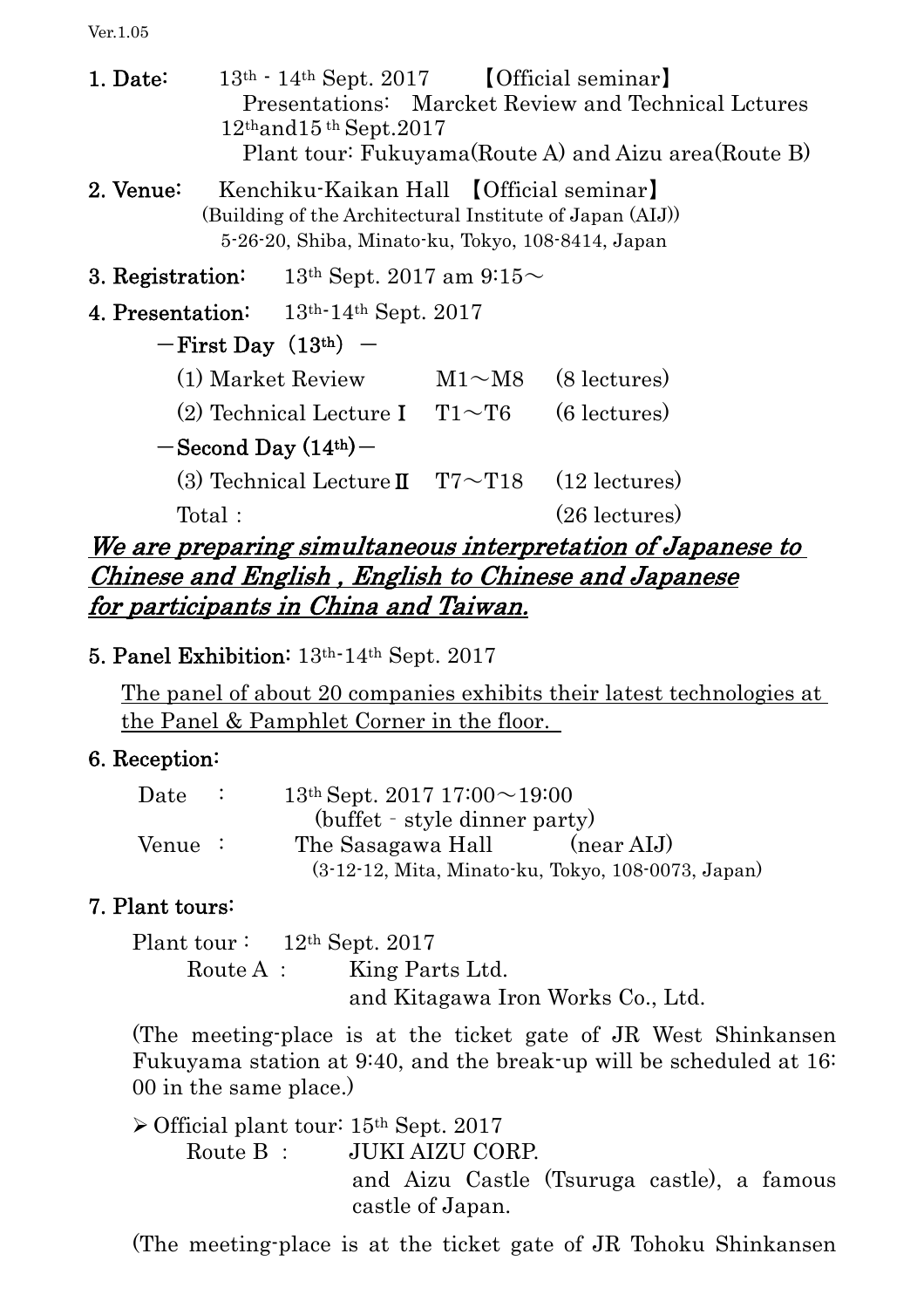Koriyama station at 9:45. and the break-up will be scheduled

at 16: 00 in the same place.)

- Both courses are prepared on a day trip on a private bus (with lunch).
- You can select either of A or B, also both A and B courses.
- $\triangleright$  If there are many participants, we will terminate with 70 people (in order of arrival).
- $\triangleright$  If there are fewer than 10 participants, it may be canceled.
- Please understand the principle of 'Mutual acceptance' and 'The right to refuse the visit to the recipient' at the plant tour.
- Because you will receive a signature on the paper on which you wrote notes on the day for "Ordered Tour"
- > Please understand.

# 8. Participation fee etc.

|   | Item                           | Price                                               | Remark                  |  |  |
|---|--------------------------------|-----------------------------------------------------|-------------------------|--|--|
|   | Seminar                        | $\textnormal{\textbf{4}} 48,000$ / person           | Anyone who give a       |  |  |
|   | participation fee              |                                                     | lecture is free.        |  |  |
|   |                                |                                                     | For those who give a    |  |  |
|   | Reception<br>Participation fee | $\textnormal{\textbf{Y}}$ 10,000 / person           | lecture, it is charged. |  |  |
| 3 |                                | $\text{\textsterling} 15,000$ / person              | Lunch included          |  |  |
|   | Plant tour fee                 | For both A and B courses, it will be $\yen$ 30,000. |                         |  |  |

# 9. Exhibition and Advertisement fee

|                | Item                                         | Price                                                   | Deadline                                                                                          |
|----------------|----------------------------------------------|---------------------------------------------------------|---------------------------------------------------------------------------------------------------|
|                | Panel exhibition                             | $\textnormal{\textbf{4}} 40,000$ / booth                | $31st$ July<br>deadline for persons requesting<br>panel and catalog presentation<br>$20th$ August |
|                |                                              |                                                         | Deadline to submit panel,<br>catalog and sample submission                                        |
| $\overline{2}$ | Advertisement for<br>prospectuses<br>(color) | A-4 Full scale:<br>¥30,000<br>A-4 half face:<br>¥15,000 | $30th$ June<br>Deadline for advertisements for<br>prospectus                                      |

 Catalogs and samples can also be installed on the display table.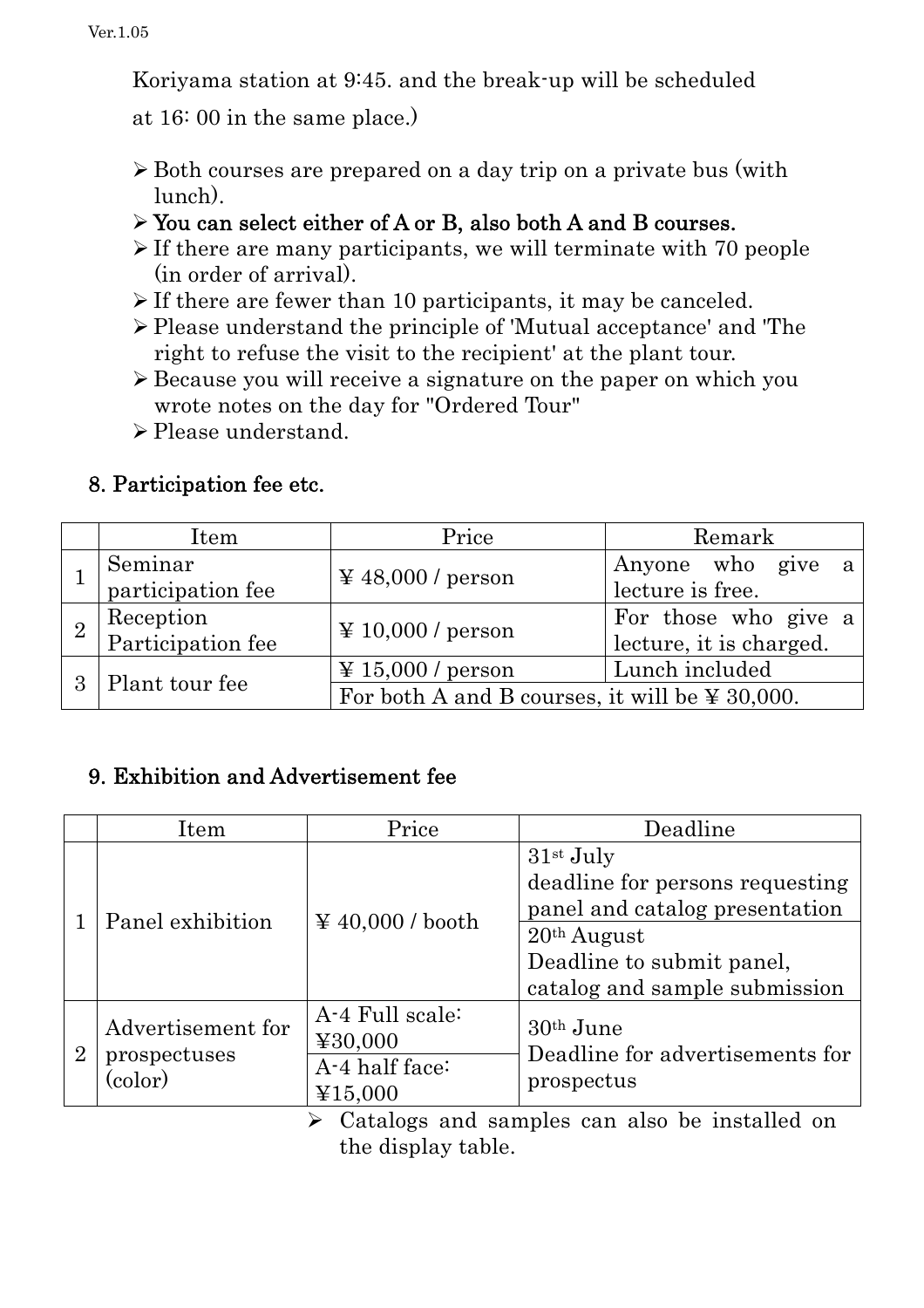## 10. Presentation Contents

|                                       |                                                                                       |               | 10. I I cochtation Contents                                                                                                                                      |                                      |                       |  |  |
|---------------------------------------|---------------------------------------------------------------------------------------|---------------|------------------------------------------------------------------------------------------------------------------------------------------------------------------|--------------------------------------|-----------------------|--|--|
| ISIC-Tokyo 2017 Presentation Contents |                                                                                       |               |                                                                                                                                                                  |                                      |                       |  |  |
|                                       | 1. We are currentrly negotiating lectures with candidates at the Executive Committee. |               |                                                                                                                                                                  |                                      |                       |  |  |
|                                       |                                                                                       |               | 2. Those who wish to give a lecture with other contents please contact Yokota(yokota@foundry.jp) Japan Foundry Society., Inc.                                    |                                      |                       |  |  |
|                                       |                                                                                       |               | 3. The lecture contents and schedule will be notified after the decision. Please acknowledge that the following contents may be changed for negotiating matters. |                                      |                       |  |  |
| Date                                  | Code<br>Theme<br>Area<br>Company                                                      |               |                                                                                                                                                                  |                                      |                       |  |  |
|                                       | M <sub>1</sub>                                                                        | World         | Market trend                                                                                                                                                     | <b>EICF</b>                          | Mr. Ron Williams      |  |  |
|                                       | M <sub>2</sub>                                                                        | Europe        | Market trend                                                                                                                                                     | (Blayson Olefines Ltd)               | Mr. Ron Williams      |  |  |
|                                       | M <sub>3</sub>                                                                        | North America | Market trend                                                                                                                                                     | <b>Investiment Casting Institute</b> | Mr. Joseph E. Fritz   |  |  |
|                                       | M <sub>4</sub>                                                                        | Japan         | Market trend                                                                                                                                                     | Kitagawa Iron Works Co., Ltd.        | Yasumasa Kasahara     |  |  |
|                                       | M <sub>5</sub>                                                                        | China         | Market trend                                                                                                                                                     | Tinguhua University                  | D. Zhigang Lu         |  |  |
|                                       | M6                                                                                    | Korea         | Market trend                                                                                                                                                     | Chunji Corporation                   | Mr. O. K. Han         |  |  |
| 13 <sub>th</sub>                      | M <sub>7</sub>                                                                        | Taiwan        | Market trend                                                                                                                                                     | Taiwan Foundry Society               | Mr. Juang, Shuei-Wan  |  |  |
| Sept.                                 | M <sub>8</sub>                                                                        | India         | Market trend                                                                                                                                                     | DMD Technologies LLC                 |                       |  |  |
|                                       | T1                                                                                    | Japan         | [Keynote lecture] Materials used for aircraft engines and their trends<br>IHI                                                                                    |                                      | Mr. Seiki Hirata      |  |  |
|                                       | T <sub>2</sub>                                                                        | UK            | Technological trend of pattern wax in Europe                                                                                                                     | Blayson Olefines Ltd                 | Mr. Phil Hancock      |  |  |
|                                       | T3                                                                                    | US            | FastForm improves injected pattern dwell times                                                                                                                   | REMET Corp.                          |                       |  |  |
|                                       | T <sub>4</sub>                                                                        | <b>US</b>     | Development of melting equipment specialized for water-soluble wax                                                                                               | MPI                                  | Mr. Aaron Phips       |  |  |
|                                       | T <sub>5</sub>                                                                        | Japan         | Development of rapid ceramic core in 3D-Printer                                                                                                                  | NORITAKE COMPANY LIMITED             | Awaori Kawahara       |  |  |
|                                       | T <sub>6</sub>                                                                        |               | Czech Republic Properties of ceramics foam filters needed for numerical simulation software                                                                      | Lanik s.r.o., Czech Republic         | Mr.Ladislav Tomek     |  |  |
|                                       | T7                                                                                    | US            | Ceramic raw materials for shell building: characterization, application and new<br>Imerys<br>developments                                                        |                                      | Mr. Thomas Krumei     |  |  |
|                                       | T8                                                                                    | <b>US</b>     | The Impact of High Performance Slurries with Aluminosilicate Refractories · Technical<br>and Economic Effects                                                    | Ransom & Randolph (R & R)            | Mr. Wendell P. Welsch |  |  |
|                                       | T9                                                                                    | Japan         | High Temperature Strength Characteristics of Shell Mold                                                                                                          | Myonaka Mining Co., Ltd.             | Mr.Yousuke Saito      |  |  |
|                                       | T <sub>10</sub>                                                                       | UK            | Automation of molding and cutting finishing work                                                                                                                 | V / A Technology Ltd.                | Mr. Jim Byrne         |  |  |
|                                       | <b>T11</b>                                                                            | UK            | Production technology for large investment casting products                                                                                                      | CTI                                  | Mr. James Collings    |  |  |
| 14th                                  | T <sub>12</sub>                                                                       | Korea         | Production technology development for industrial gas turbine parts                                                                                               | Korea Lost Wax                       | Mr.Byung-Moon Chang   |  |  |
| Sept.                                 | T <sub>13</sub>                                                                       | Japan         | Development of casting simulation utilization technology for reduction of poor quality of<br>molasses in molasses casting                                        | JUKI Aizu Co., Ltd.                  | Ishida Issei          |  |  |
|                                       | <b>T14</b>                                                                            | <b>US</b>     | Production Control Project                                                                                                                                       | S & A Consulting Group               | Mr. Nipendra P. Singh |  |  |
|                                       | <b>T15</b>                                                                            | China         | Wax pattern development and dimension control of gas turbine blades                                                                                              | Dongfang Turbine Co., Ltd            | Mr. Hong Zeng         |  |  |
|                                       | T16                                                                                   | Taiwan        | Not decided                                                                                                                                                      | Not decided                          | Not decided           |  |  |
|                                       | <b>T17</b>                                                                            | Japan         | Prediction of casting defect by two-phase flow analysis                                                                                                          | Daido Steel Co., Ltd.                | Yasuhiro Sawada       |  |  |
|                                       | <b>T18</b>                                                                            | Japan         | Development of rapid casting manufacturing technology applying 3DP                                                                                               | <b>CASTEM CORPORATION</b>            | Mr.Yoji Ishii         |  |  |

## 11. Schedule

# (1) Request of Schedule for Speakers.

|                             | Dead line   | Content                                                                                           |  |
|-----------------------------|-------------|---------------------------------------------------------------------------------------------------|--|
| $28th$ February             |             | · Submission deadline of those who present lecture<br>and submission of summary biographies (with |  |
|                             |             | name, title and photo)                                                                            |  |
| $\mathcal{D}_{\mathcal{L}}$ | $30th$ June | • Deadline for submitting presentation materials                                                  |  |
|                             |             | (PPT) and self-introduction by speaker                                                            |  |
| 3                           |             | · Submission deadline for submitted papers and                                                    |  |
|                             | $31st$ May  | presentations by those giving lecture                                                             |  |

# (2) Request of Schedule for Participants (Seminar / Plant Tour)

| Dead line   | Content                                            |  |  |
|-------------|----------------------------------------------------|--|--|
|             | · Seminar Participation application deadline       |  |  |
|             | • Application deadline for those who wish to       |  |  |
| $30th$ June | participate in a social gathering after the        |  |  |
|             | seminar                                            |  |  |
|             | • Application deadline for those who wish to visit |  |  |
|             | the factory                                        |  |  |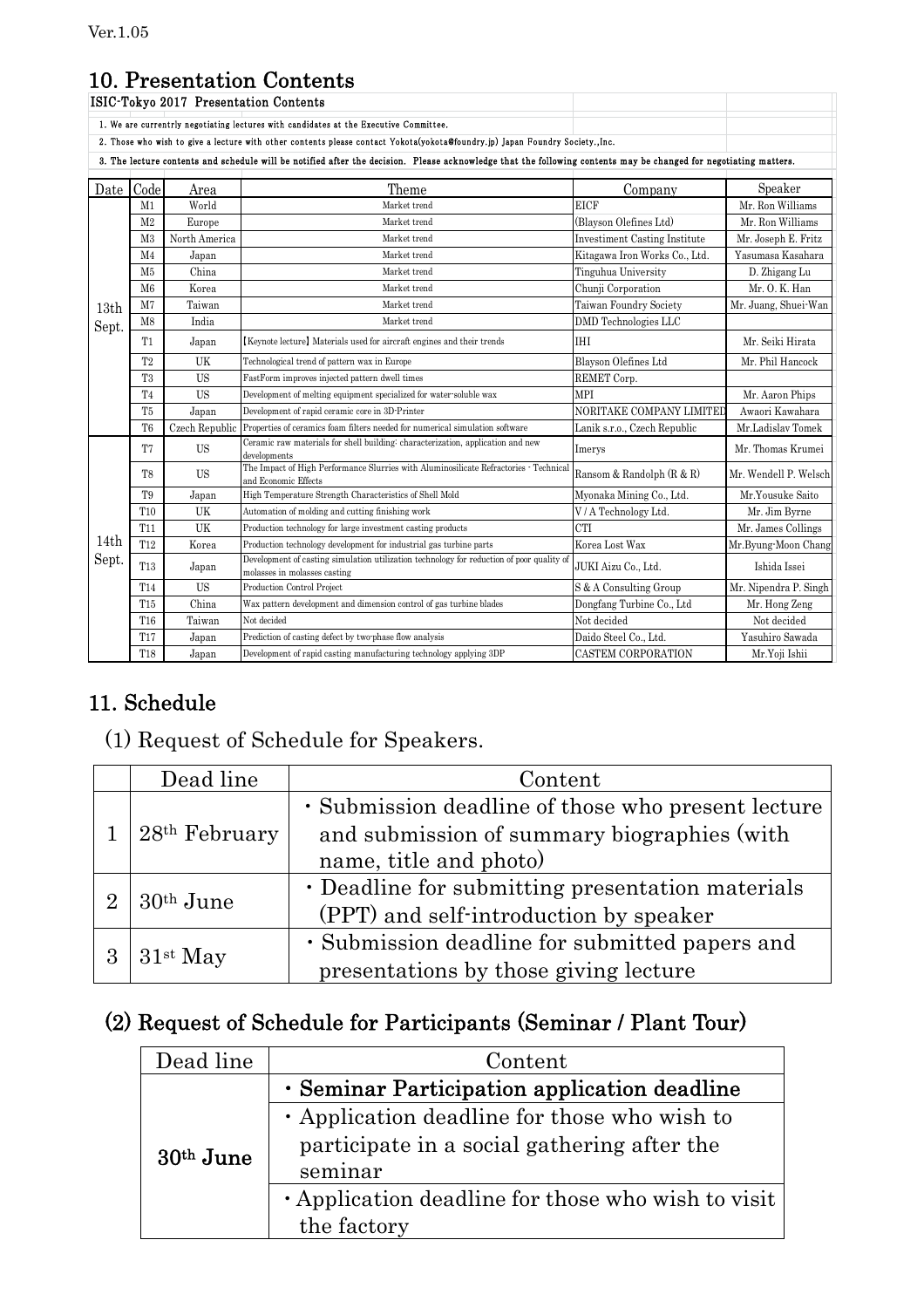# 12. Other

- 1) Because seminars and factory tours are not accepted for hotel accommodation introduction etc. Please arrange everyone individually.
- 2) Please acknowledge that the lecture schedule may be changed because it is currently being adjusted.

# 13. Various application forms

(Entry requirements, presentation of Japanese and English text)

(Refer to the next page)

Please confirm that individual expenses required are also specified.

- ① Application form for seminar participation, attendance reception meeting and the plant tours(A&B).
- ② Application form for advertisement publication in the prospectus

③ Application Form for Panel Exhibition

Application Place:

Japan Foundry Society,Inc E-mail: seminal@foundry.jp

# 14. Access:

# 1) 2-hours

【From AP.-NARITA To AIJ close to JR-TAMACHI-Station】

- ・Change at Nippori Station from Keisei to JR-Line
- 2) 1-hour

【From AP.-HANEDA To AIJ close to JR-TAMACHI-Station】

- ・Change at Hamamatsuchou Station from Tokyo monorail to
	- JR-Line



Fig. From Tamachi St. to IIJ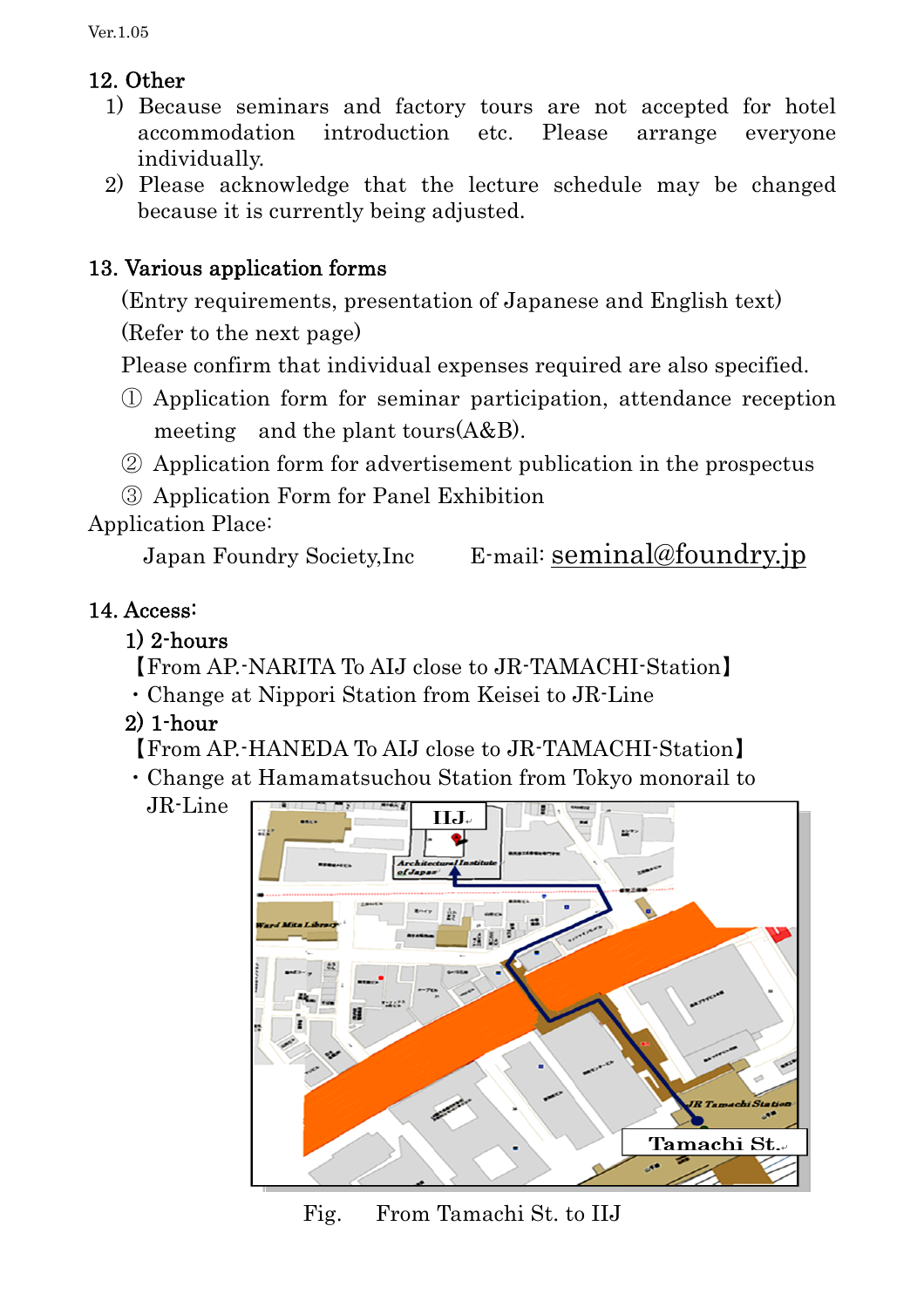| Registration form of ISIC-TOKYO 2017 ① |                   |                      |  |                                                  |            |                |                          |                    |
|----------------------------------------|-------------------|----------------------|--|--------------------------------------------------|------------|----------------|--------------------------|--------------------|
|                                        |                   |                      |  |                                                  |            | / Month<br>Day |                          | /2017              |
| Japan Foundry Society, Inc.            |                   |                      |  |                                                  |            |                |                          |                    |
| Company name                           |                   |                      |  |                                                  |            |                |                          |                    |
| <b>Address</b>                         | E-mail:           |                      |  |                                                  | Tel :      |                |                          |                    |
|                                        | Name              |                      |  | Department (Division) / Job title                |            | Reception      | Plant tour               |                    |
|                                        |                   |                      |  |                                                  |            |                | <b>B</b> ,<br>А,         | $A + B$            |
| Participant's name                     |                   |                      |  |                                                  |            |                | A,<br><b>B</b> ,         | $A + B$            |
|                                        |                   |                      |  |                                                  |            |                | А,<br>B,<br>B,<br>А,     | $A + B$<br>$A + B$ |
|                                        |                   |                      |  |                                                  |            |                |                          |                    |
|                                        | Registrration fee | Member<br>Non-member |  | person $\times$ @48,000 =<br>person × @100,000 = |            |                | <b>JPN</b><br><b>JPN</b> |                    |
|                                        | from abroad       |                      |  | person × @48,000 =                               |            |                | <b>JPN</b>               |                    |
|                                        | Reception fee     |                      |  | person $\times$ @10,000 =                        |            |                | <b>JPN</b>               |                    |
| Registrartion                          | Plant tour fee    | Route A              |  | $person \times @15,000 =$                        |            |                | <b>JPN</b>               |                    |
|                                        | Route B           |                      |  |                                                  |            | <b>JPN</b>     |                          |                    |
|                                        |                   | Route $A + B$        |  | person × @30,000 = _________                     |            |                | <b>JPN</b>               |                    |
|                                        |                   |                      |  | (Total)                                          |            |                | <b>JPN</b>               |                    |
| Remittance                             |                   | <b>Bank transfer</b> |  | (Date of remittance:                             | $\sqrt{2}$ | /2017)         |                          |                    |
| <b>※Money received</b>                 |                   |                      |  | <b>※Participation certificate</b>                |            |                |                          |                    |

1) Please apply with mailing or Fax: 03-3433-7498 or E-mail: seminar@foundry.jp.

- 2) Please pay the registration fee by the bank transfer. (Seminar participation fee for speakers is free)
- 3) Please check the column "Reception" if you participate in the reception. みずほ銀行 神谷町支店 普通預金 1000022 一般社団法人日本鋳造協会 SWIFT Code; MHCBJPJT
- 4) Please check a favorite course from A or B or A + B , if you participate in the plant tour. As a rule, the participants gather in the closest station of Shinkansen, one (Route A) 9:40 @Fukuyama the other (Route B) 9:45 @Kooriyama,and move to the visit factory by the charter bus. Capacity for each Route 70 persons, priority application for lecture participants. As a rule, observations should be mutual disclosure and veto is given to the receiving party,and for an orderly visit , we will have a notice from signed on the day.

#### 5) Deadline for application is 30th June, 2017

6) JFS fills in "\* sign column".

Japan Foundry Society, Inc. Tel: 03-3431-1375 Fax: 03-3433-7498 E-mail: seminar@foundry.jp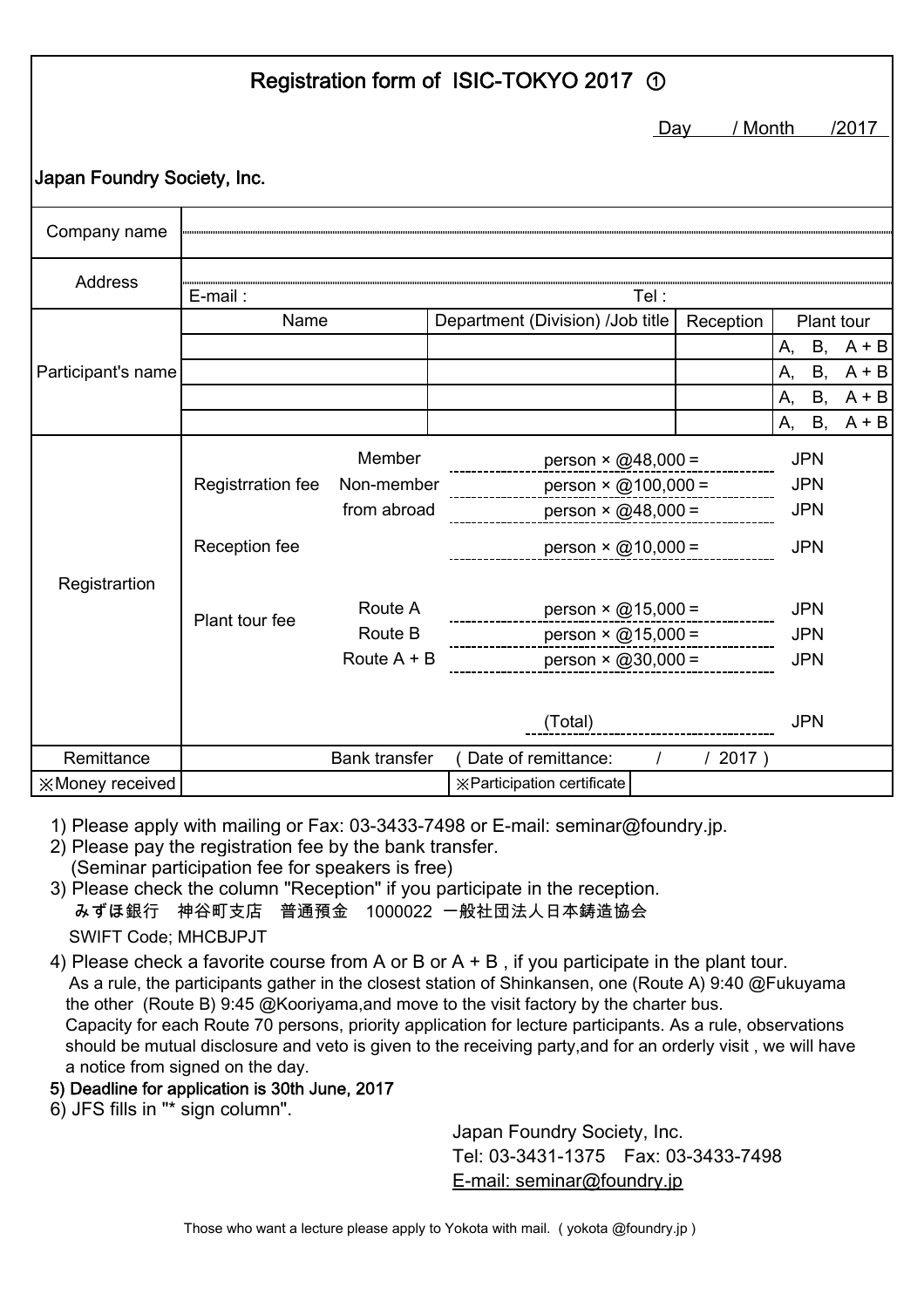## **FAX: 03-3433-7498**/**seminar@foundry.jp**

## **Registration Form of the Color Advertisement for proceedings** ② **on the ISIC-Tokyo 2017**

Date: Day. Month: 2017

I confirm the color advertisement for proceedings as follows,

1. Color Advertisement for proceedings

#### Deadline for application is 30th June, 2017.

| Company name |                |
|--------------|----------------|
| Family name  | Department     |
| Middle name  | Position title |
| First name   |                |
| Address      |                |
| Tel          | Fax            |
| E-mail       |                |

2. Advertisement fee

| Item           | <b>Number</b> | Fee         |
|----------------|---------------|-------------|
| A-4 Full scale |               | 30,000 JPN¥ |
| A-4 half scale |               | 15,000 JPN¥ |

If you use 2 pages of A-4, it will be 60,000 JP¥.

After we confirm your registration form, we inform you our bank account information. **\*You shall be liable for all bank transfer fees.** 

#### Sheet for Secretariat

| Item (項目)                                                      | Check | Note(備考) |
|----------------------------------------------------------------|-------|----------|
| Receipt number (受付番号)                                          |       |          |
| Confirmation of payment $(\lambda \hat{\otimes} \mathbb{R}^2)$ |       |          |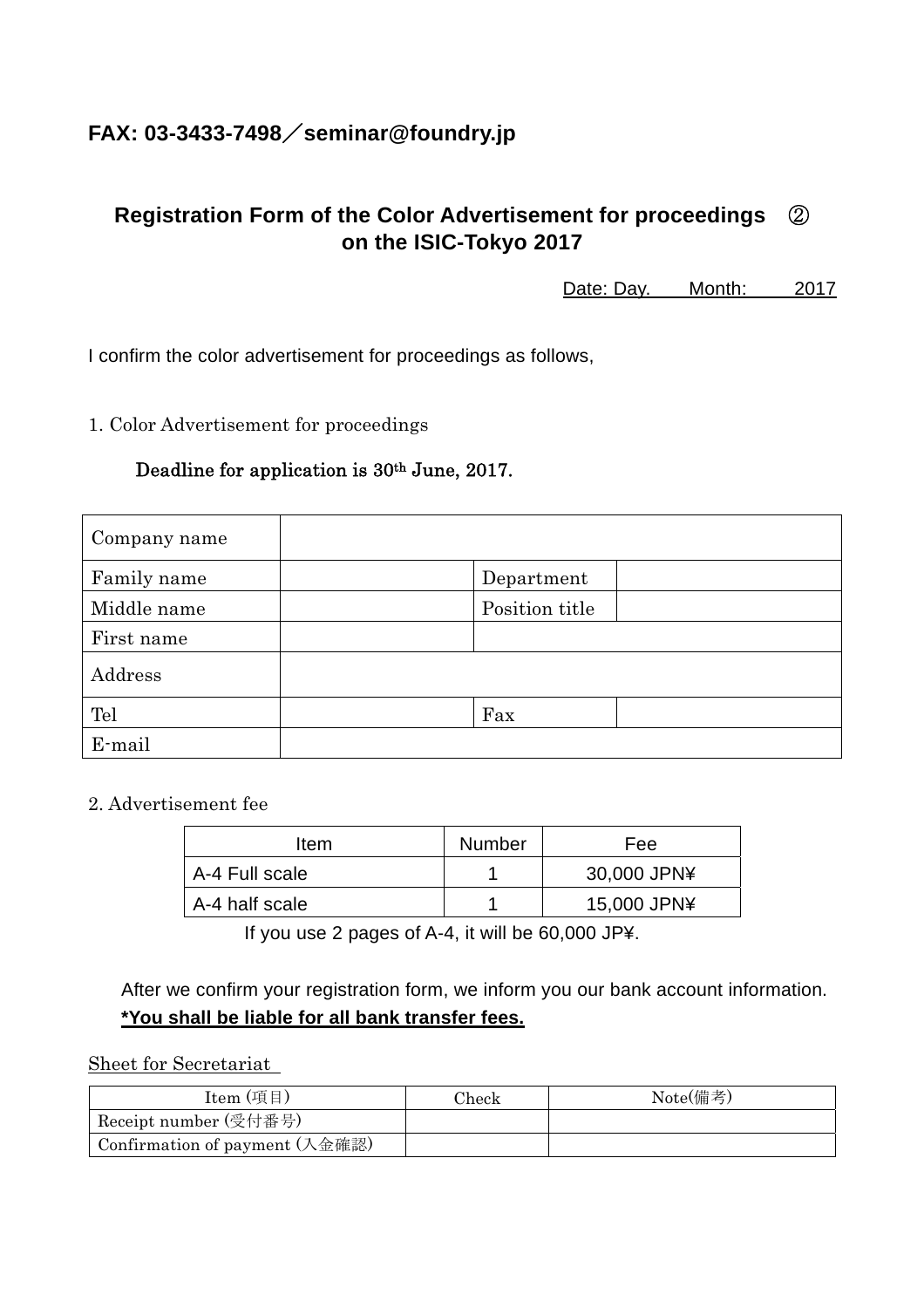

### Guide of the catalog and panel exhibition with ISIC-Tokyo 2017

- 1. Time table for the exhibition. 13th Sep. (Wed.) 2017 AM 11:30 – PM 6:00 14th Sep. (Thu.) 2017 AM 9:30 – PM 3:00
- 2. The method of presentation by Panel or Catalog.
	- (1) The size of one booth is the same as one table size.  $(1800 \times 600 \times 700)$ . See Fig. 2
	- (2) Showing promotion materials, products, and Panels (Maximum size:  $(841mm \times 1189mm) \times 2$ ) is allowed.
	- (3) The methods of presentation are different from a booth to a booth.
		- $(3)$ -1. No.1 No.9: To paste the panels on walls. (Using a special tape to remove marks)
		- (3)-2. No10 14: To suspend the panels from ceiling picture rails with special wires.
		- (3)-3. No15 No.20: To paste the panels on the boards or to set them against the boards that is behind catalog tables.
	- (4) Presentation companies' name is shown with name plates on each desk.
	- (5) As for the location of the exhibition, we use first come basis.

(The organizer might change the booth locations in case of something coming up for the layout.)

3. The participation fee.

Maximum 20 companies can participate the exhibition.

- (1) Deadline of registration is  $31<sup>st</sup>$  July.
- (2) The fee is ¥40,000 par booth including one panel in any locations.
- (3) Need  $\text{\textless}20,000$  for  $2^{\text{nd}}$  panel.
- 4. Creating panel data
	- (1) Basically, to use PPT with vertical form, and transform it to PDF.
		- (Less than 300dpi is acceptable.)
		- \* Submit the PDF data (Less than 300dpi) to JFS. (Due date 31st August (Thu.))
		- \* Strictly keep the due date because of using an outsourcing.
		- \* JFS can transform your data to PDF for you, if you can't do it JFS prints the PDF with colored and A0 size(841mm  $\times$ 1189mm)
	- $(2)$  Set the panels up by each company on September 13<sup>th</sup> morning.

JFS delivers the panels on each company's table by the morning.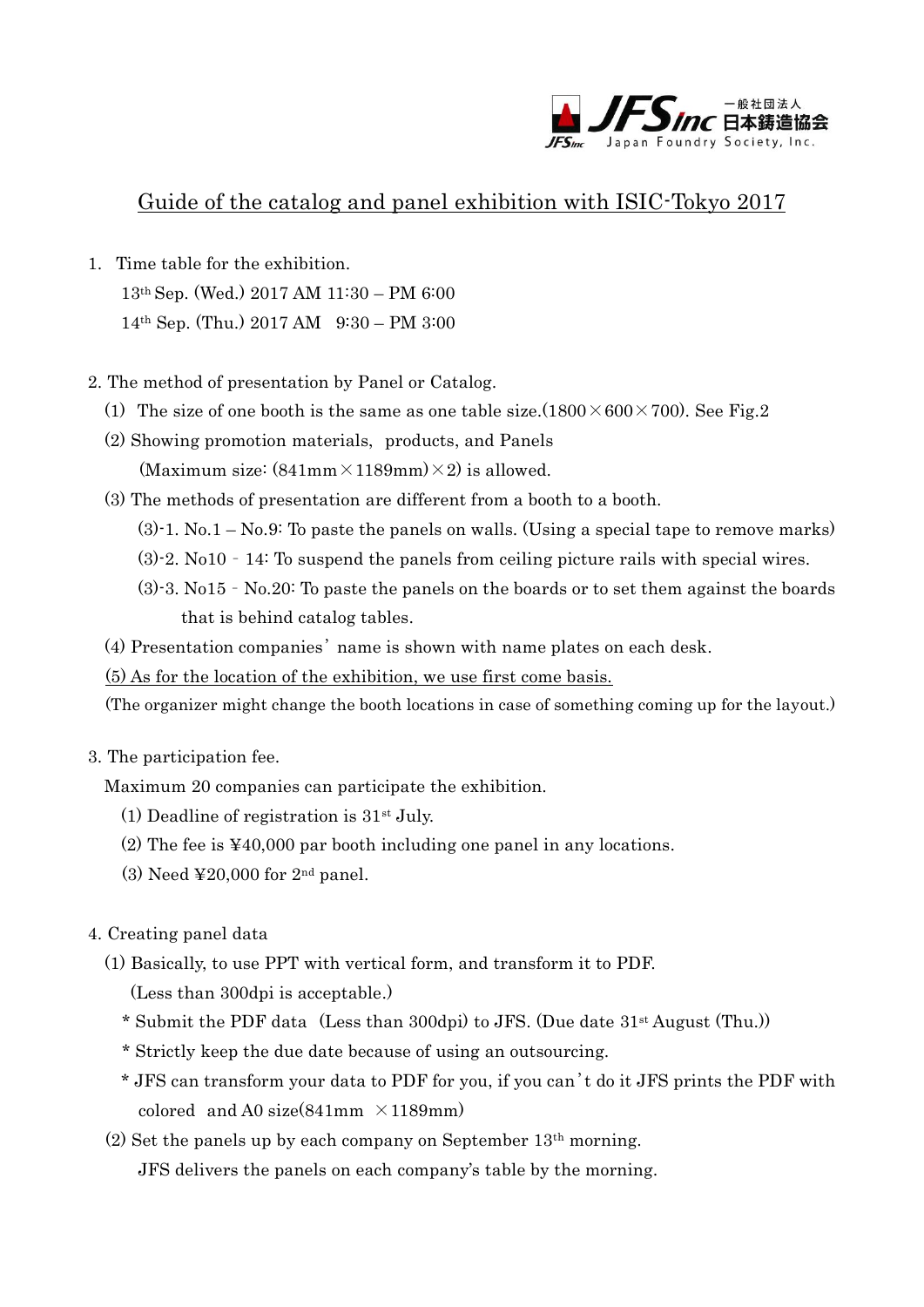5. The layout of Panel and Catalog booth (A0 panel size: 841mm×1189mm)



Fig.5 Ceiling picture rails. Fig.6 Mini wire (Suspender)